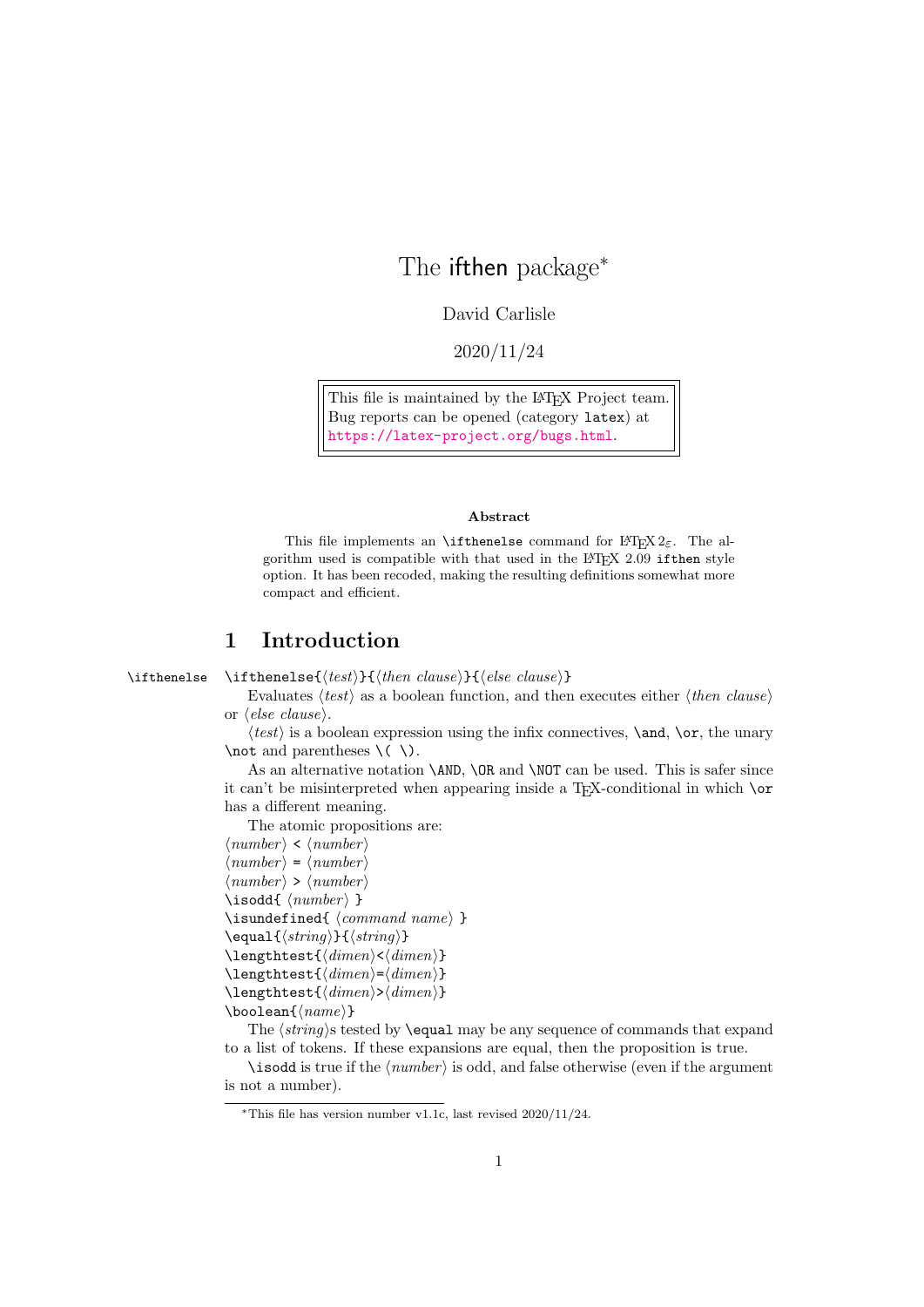\isundefined{\cmd} is true if \cmd is not defined.

 $\boldsymbol{\psi}$  \boolean{xyz} returns the truth value contained in the primitive T<sub>EX</sub> \if, \ifxyz. This is usually used with boolean flags created with \newboolean and \provideboolean described below. It can also be used with the names of \newif created tokens, and primitive TFX \if constructs, for example \boolean{true} (\iftrue), \boolean{mmode} (\ifmmode) etc.

The commands:

 $\newboolean \newblock \newblock \newcommand{\nnm}{\n (name)} \n and \propto \newcommand{\nnm}{\n (name)} \n are provided so the user$ \provideboolean can easily create new boolean flags. As for \newcommand, \newboolean generates an error if the command name is not new. \provideboolean silently does nothing in that case.

The boolean flags may be set with: \setboolean \setboolean{⟨name⟩}{⟨value⟩}

 $\langle value \rangle$  may be either true or false (any CaSe).

Note that there is no precedence between  $\land$  and  $\lor$  The proposition is evaluated in a left right manner. \not only applies to the immediately following proposition. (This is consistent with Lamport's ifthen.sty.) In this style, though the test is 'lazily' evaluated, so for instance if the first proposition in an \or is true, the second one is skipped. (On the second pass—the first pass in an \edef expands clauses in all propositions.)

Apart from the addition of the extra atomic propositions \isodd, \boolean, \lengthtest and \isundefined, the only known incompatibility is that in this package the expression\not\not $\langle P \rangle$  is equivalent to  $\langle P \rangle$ . However in the original style it was equivalent to  $\not\subset \langle P \rangle$ . This is intentional (bug fix:-).

\whiledo The command \whiledo is also defined (copied directly from the LATEX2.09 definition).

\whiledo{⟨test⟩}{⟨while clause⟩}

With  $\langle test \rangle$  as above, repeatedly executes  $\langle while \; clause \rangle$  while the test remains true.

## 2 The Implementation

1 ⟨∗package⟩

- \TE@throw In order to support the syntax of ifthen.sty, which allows access to the primitive TEX syntax for a numeric test, rather than a {} delimited argument form, it is most convenient to work 'within' an \ifnum. \ift@throw 'throws' you out of the current \ifnum so that you can (eg) start an \ifdim for the length tests. 2 \def\TE@throw{\@ne=\@ne\noexpand\fi}
- \boolean A non-standard extension to ifthen, supporting boolean was previously available, this is a simpler implementation.

#### 3 \def\boolean#1#2{% 4 \TE@throw\expandafter\noexpand\csname if#1\endcsname#2}

\TE@length Testing lengths. #1 is the test. The extra argument gobbles spaces. 5 \def\TE@length#1#2{\TE@throw\noexpand\ifdim#1#2}

\TE@odd \TE@@odd if #1 is not a number at all). Testing odd/even. This is true if #1 is an odd number, and false otherwise (even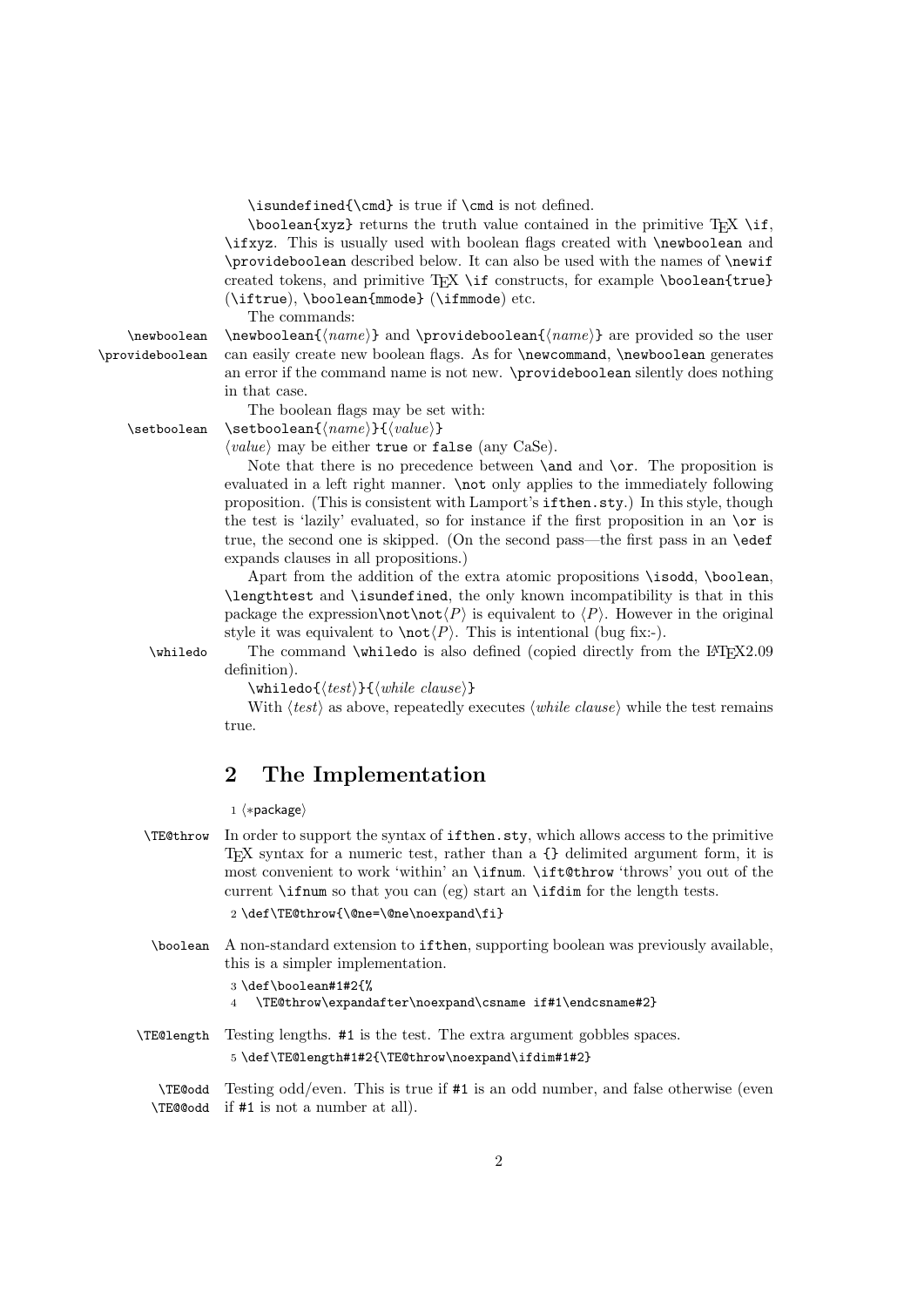It is hard to make this completely reliable. Here I have erred on the side of safety. This should not generate a T<sub>E</sub>X error if given any robust commands as its argument. However it returns true on any argument that starts with an odd number 11xx which is bad, and it can not deal with TFX's count registers, although L<sup>AT</sup>FX counters work (via \value).

```
6 \def\TE@odd#1#2{%
```
7 \TE@throw\noexpand\TE@@odd#1\noexpand\@nil\noexpand\ifodd\count@#2}

\TE@@odd is not expanded on the first pass.

```
8 \def\TE@@odd#1#2\@nil{%
```
9 \@defaultunits

```
10 \count@\if-#1-0\else0\expandafter#1\fi#2\relax\@nnil}
```
\TE@repl \TE@repl replaces the single token #1 by #2. (Not within {} groups.) It is used to replace \or by \TE@or without the need to redefine \or. Earlier versions just \let\or\TE@or but this has a bad effect on the expansion of commands which use the primitive \or internally, eg \alph, and so caused surprising results if these commands were used inside \equal.

#### 11 \def\TE@repl#1#2{%

| 12 | \long\def\@tempc##1#1##2{%                    |
|----|-----------------------------------------------|
| 13 | \def\@tempa{##2}\def\@tempb{\@tempc}%         |
| 14 | \ifx\@tempa\@tempb                            |
| 15 | \toks@\expandafter{\the\toks@##1}%            |
| 16 | \expandafter\@gobble                          |
| 17 | \else                                         |
| 18 | \toks@\expandafter{\the\toks@##1#2}%          |
| 19 | \expandafter\@tempc                           |
| 20 | \fi                                           |
| 21 | ##2}%                                         |
| 22 | \expandafter\toks@\expandafter{\expandafter}% |
| 23 | \expandafter\@tempc\the\toks@#1\@tempc}       |
|    |                                               |

#### \ifthenelse The remaining macros in this file are derived from the ones in ifthen.sty but recoded and simplified. The main simplification is that the original style (and the \boolean extensions) expressed logical values always in terms of \ifnum. As \fi is 'untyped' this is not necessary, so for example the length tests can return values via \ifdim, the trailing \fi will not complain, even though it was 'expecting' an \ifnum. Also the system of passing information via macros expanding to T or F has been completely replaced by a simpler system using \iftrue, which furthermore allows lazy evaluation on the second pass.

24 \long\def\ifthenelse#1{%

- 25 \toks@{#1}%
- 26 \TE@repl\or\TE@or
- 27 \TE@repl\and\TE@and
- 28 \TE@repl\not\TE@neg

Support alternate names for the boolean operators (strictly speaking only \OR would be necessary).

- 29 \TE@repl\OR\TE@or
- 30 \TE@repl\AND\TE@and
- 31 \TE@repl\NOT\TE@neg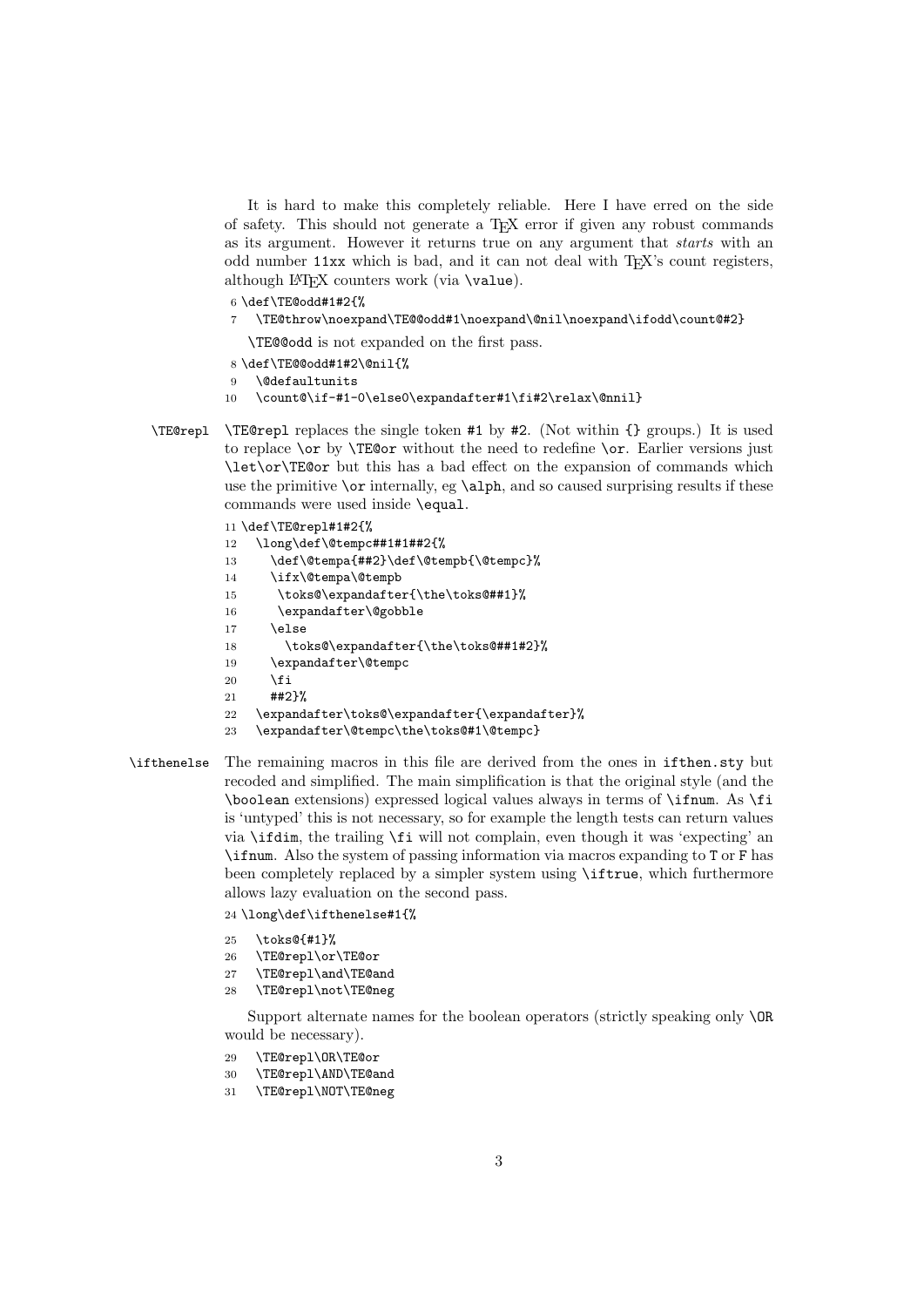The original ifthen.sty processed everything inside a box assignment, to catch any extra spaces before they appeared in the output. Instead I have added extra arguments to the commands so they each remove any following space.

Set up the user level names **\not** etc.

| 32 | \begingroup                                           |
|----|-------------------------------------------------------|
| 33 | \let\protect\@unexpandable@protect                    |
| 34 | \def\@setref##1##2##3{%                               |
| 35 | \ifx##1\relax\z@\else\expandafter##2##1\fi}%          |
| 36 | \def\value##1{\the\csname c@##1\endcsname}%           |
| 37 | \let\equal\TE@equal \let\(\TE@lparen \let\)\TE@rparen |
| 38 | \let\isodd\TE@odd \let\lengthtest\TE@length           |
| 39 | \let\isundefined\TE@undef                             |

For the first pass, in a group, make various tokens non-expandable.

It is unfortunate that in order to remain compatible with ifthen syntax, it is necessary to have a two pass system. The first pass inside an \edef 'exposes' the \if. . . \fi tokens, so the correct clauses may be skipped on the second pass. This means that the whole \ifthenelse command does not work by expansion, and so possibly has only limited usefulness for macro code writers. The main problem with the if then: syntax is that (unique for LAT<sub>EX</sub>) it does not uses a brace delimited argument form, and exposes the primitive  $T_F X$  syntax for  $\langle number \rangle$ . Pretty much the only way of parsing  $1 > 2 \text{ or } 2 < 1$  is to actually evaluate the primitive \ifnums. A syntax such as:

#### \or{\numtest{1<2}}{\lengthtest{1pt<1in}}

could easily be evaluated in a one pass way, operating directly via expansion, and leaving no extra tokens in the token stream.

Still, on with the code... make **\@tempa** and **\@tempb** tokens non-expandable on the first pass.

| 40 | \begingroup                                               |
|----|-----------------------------------------------------------|
| 41 | \let\@tempa\relax\let\@tempb\relax                        |
| 42 | \xdef\@gtempa{\expandafter\TE@eval\the\toks@\TE@endeval}% |
| 43 | \endgroup                                                 |

Now outside the group, execute  $\text{Qgtemp}$  which causes all the  $\text{if } s \text{ etc.}$ , to be evaluated, the final truth value is contained in the \newif token \ifTE@val. Finally this is tested and either the first or second following argument is chosen accordingly.

| \expandafter\endgroup\ifTE@val |
|--------------------------------|
| \expandafter\@firstoftwo       |
|                                |
| \expandafter\@secondoftwo      |
|                                |
|                                |

\TE@eval Initialise a term. (Expanded on the first pass). 50 \def\TE@eval{\noexpand\TE@negatefalse\noexpand\iftrue\noexpand\ifnum}

\ifTE@val Two \newifs the first holds the current truth value of the expression. The second \ifTE@negate is a temporary flag which is true if we need to negate the current proposition.

51 \newif\ifTE@val

52 \newif\ifTE@negate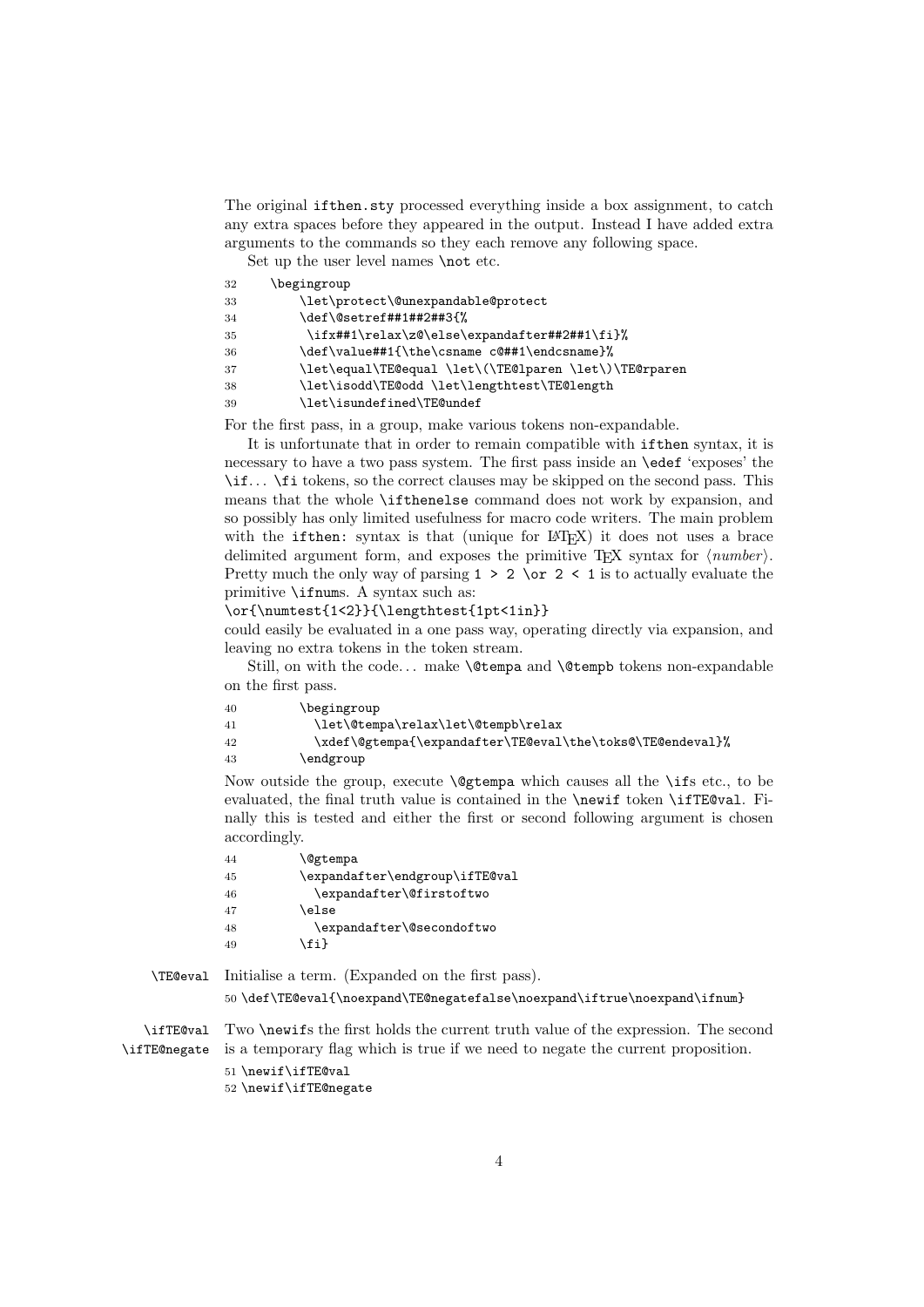|                                          | <b>\TEQuendeval</b> Finalize a term. (Expanded on the first pass).                                                                                                                                                                                          |
|------------------------------------------|-------------------------------------------------------------------------------------------------------------------------------------------------------------------------------------------------------------------------------------------------------------|
|                                          | 53\def\TE@endeval{\relax<br>\noexpand\TE@setvaltrue\noexpand<br>54<br>\else                                                                                                                                                                                 |
|                                          | 55<br>\noexpand\TE@setvalfalse\noexpand<br>56                                                                                                                                                                                                               |
|                                          | \fi<br>57<br>\noexpand\TE@negatefalse\noexpand                                                                                                                                                                                                              |
|                                          | 58<br>$\{fi\}$<br>59                                                                                                                                                                                                                                        |
| <b>\TE@setvaltrue</b><br>\TE@setvalfalse | Set the <b>\iffe</b> reveal to true or false depending on the value of the current proposi-<br>tion, and the negate flag. (Not expanded on the first pass.)                                                                                                 |
|                                          | 60 \def\TE@setvaltrue{%<br>\ifTE@negate\TE@valfalse\else\TE@valtrue\fi}<br>61<br>62 \def\TE@setvalfalse{\let\ifTE@val\ifTE@negate}                                                                                                                          |
| \TE@or                                   | The internal version of $\or$ . Ends the current term. If true skip the remaining<br>terms.                                                                                                                                                                 |
|                                          | 63 \def\TE@or{\TE@endeval\noexpand\ifTE@val\noexpand\else\noexpand\ifnum}                                                                                                                                                                                   |
| <b>\TE@and</b>                           | The internal version of <b>\and</b> . If false skip the remaining terms.                                                                                                                                                                                    |
|                                          | 64 \def\TE@and{\TE@endeval\noexpand\ifTE@val\noexpand\ifnum}                                                                                                                                                                                                |
| <b>\TE@neg</b><br><b>\TE@negswitch</b>   | \not. Throw the current context, set a negate flag, then restart the \ifnum.<br><b>TECnegswitch</b> is not expanded on the first pass.                                                                                                                      |
|                                          | 65 \def\TE@neg{\TE@throw\noexpand\TE@negswitch\noexpand\ifnum}<br>66 \def\TE@negswitch{\ifTE@negate\TE@negatefalse\else\TE@negatetrue\fi}                                                                                                                   |
| <b>\TE@lparen</b>                        | $\setminus$ . Throw the current context, then restart a term inside a group.                                                                                                                                                                                |
|                                          | 67\def\TE@lparen#1{\TE@throw\begingroup\TE@eval#1}                                                                                                                                                                                                          |
|                                          | $\text{TE@rparent}$ $\setminus$ end the current term, and the local group started by $\setminus$ but pass on the boolean<br>value in $\if\$ 0val T. The \noexpand stops the \expandafter from expanding on<br>the first pass.                               |
|                                          | 68 \def\TE@rparen#1{%                                                                                                                                                                                                                                       |
|                                          | \TE@endeval<br>69<br>\noexpand\expandafter\endgroup\noexpand\ifTE@val#1}<br>70                                                                                                                                                                              |
|                                          | \TE@equal \equal greatly simplified from the original. \def may be used rather than \edef<br>as the whole thing is expanded anyway in the first pass. The boolean can be<br>directly encoded with the \ifx, there is no need to start an equivalent \ifnum. |
|                                          | 71 \long\def\TE@equal#1#2#3{\TE@throw                                                                                                                                                                                                                       |
|                                          | \def\@tempa{#1}\def\@tempb{#2}%<br>72<br>\noexpand\ifx\@tempa\@tempb#3}<br>73                                                                                                                                                                               |
| \setboolean                              | \setboolean takes true or false, as #2, and sets #1 accordingly.                                                                                                                                                                                            |
|                                          | 74 \def\setboolean#1#2{%                                                                                                                                                                                                                                    |
|                                          | \lowercase{\def\@tempa{#2}}%<br>75                                                                                                                                                                                                                          |
|                                          | \@ifundefined{@tempswa\@tempa}%<br>76                                                                                                                                                                                                                       |
|                                          | {\PackageError{ifthen}%<br>77<br>{You can only set a boolean to 'true' or 'false'}\@ehc}%<br>78                                                                                                                                                             |
|                                          | {\@ifundefined{#1\@tempa}%<br>79                                                                                                                                                                                                                            |
|                                          | {\PackageError{ifthen}{Boolean #1 undefined}\@ehc}%<br>80                                                                                                                                                                                                   |
|                                          | $\{\csc \#1\text{Ctempa}\endcsname\}\}$<br>81                                                                                                                                                                                                               |